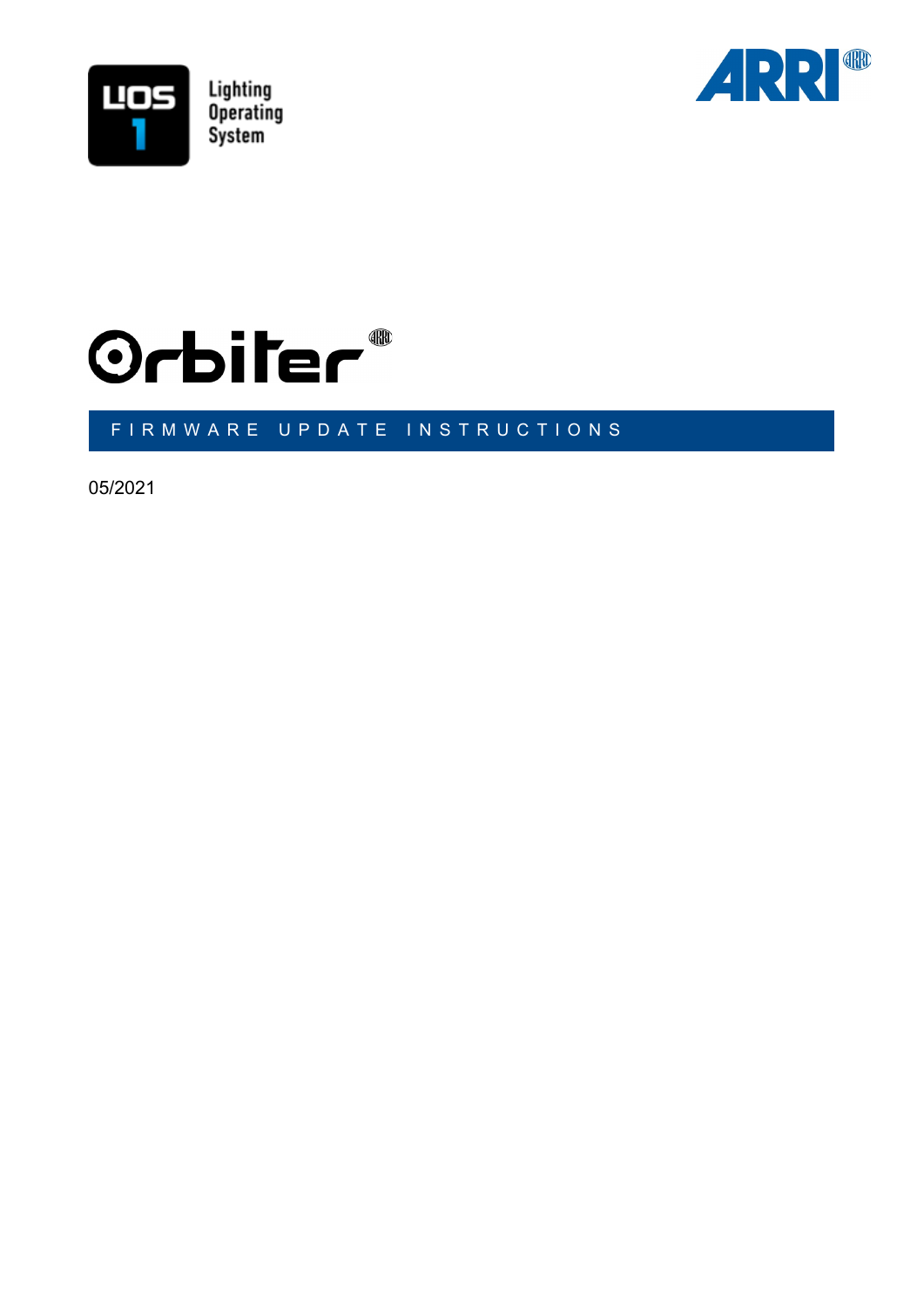

# **Updating Orbiter Firmware**

To update the firmware of the Orbiter choose one of the following methods.

## **Using a USB Stick or SD Card**

- 1. Only use a USB stick that is USB version 1.0 or 2.0.
- 2. All memory devices must be formatted to FAT or FAT32 and should not exceed a storage capacity of 4GB.
- 3. The update file (.swu) must be in the root directory of the drive.
- 4. Insert the medium into the Orbiter.
- 5. Open MENU  $\rightarrow$  Flash Drive Functions  $\rightarrow$  Update Firmware. The fixture will automatically look for the update files. When found, a list of update files will appear in the display.
- 6. Highlight the update file and push the encoder knob. The update will begin.
- 7. Do not remove the USB stick until the file is completely copied.
- 8. Do not disconnect the fixture from the power source until the entire update is complete.
- 9. The update procedure will take a few minutes and is executed in multiple steps with potential black screen periods on the Orbiter control panel. When completed, a success message is prompted.

### **Using ALSM (ARRI Lighting Service Manager)**

- 1. Install the latest version of the ALSM application onto your Mac or PC. Download at: [www.arri.com/ligthing/alsm](http://www.arri.com/ligthing/alsm)
- 2. Open the application and connect the Orbiter to the computer via Ethernet cable or alternatively a USB-C data cable.
- 3. The ALSM will automatically find your fixture once powered on and connected.
- 4. Select the "Firmware Update" tab and then select the fixture you wish to update in the column on the left side of the screen.
- 5. Click "Update Firmware".
- 6. Do not disconnect the fixture from the power source or from the computer until the update is complete.
- 7. The update procedure will take a few minutes and is executed in multiple steps with potential black screen periods on the Orbiter control panel. When completed, a success message is prompted.

Note: USB-C cables need to allow USB3.1 data transmission. Some USB-C charging cables do not allow data transmission.